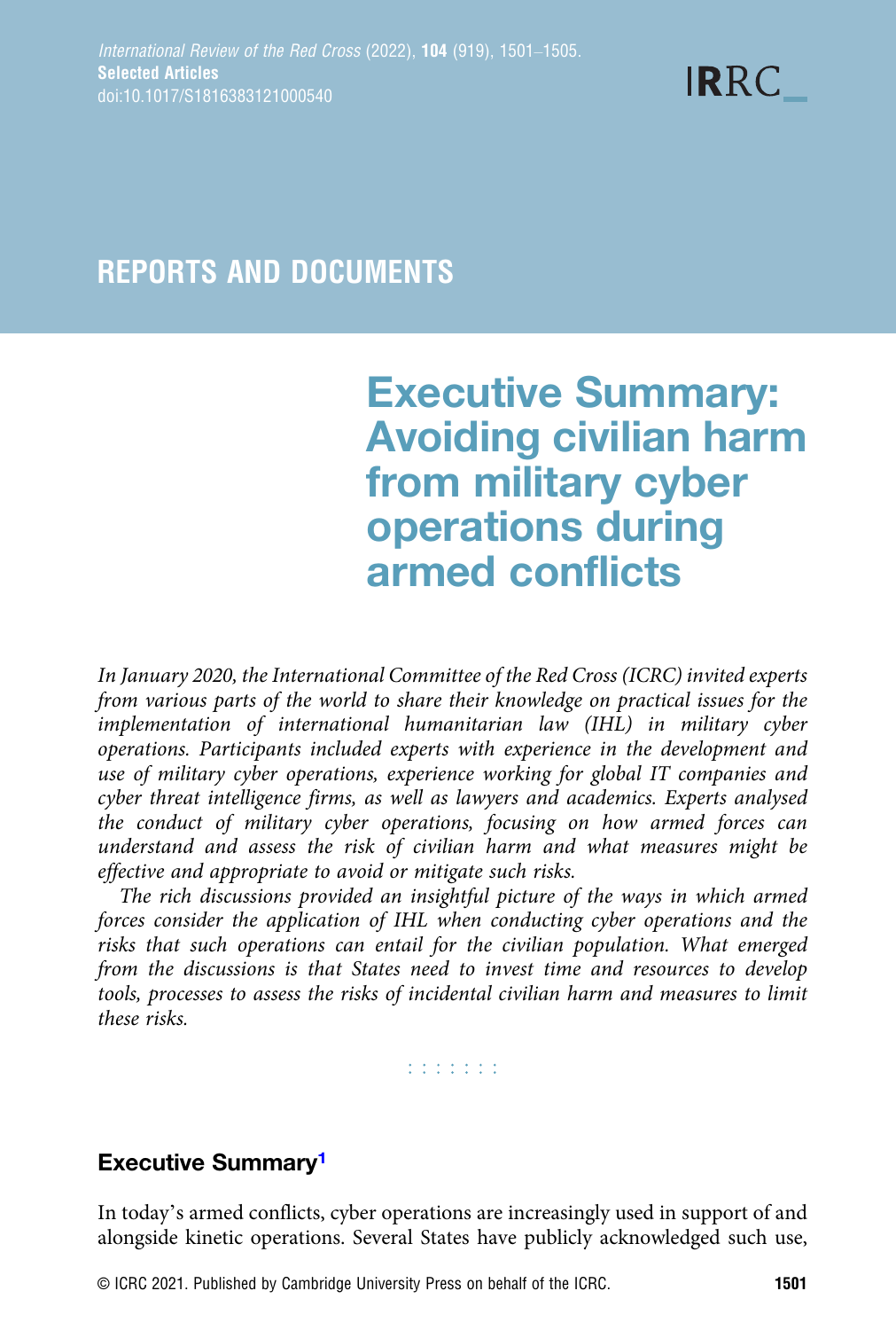<span id="page-1-0"></span>and many more are developing military cyber capabilities as well as doctrines and policies that aim to establish national approaches and principles for the military uses of cyberspace.

In parallel, cyber incidents without, or with unclear, links to armed conflicts have resulted in damage and disruption to civilian services. These incidents have included cyber operations against hospitals, water and electrical infrastructure, and nuclear and petrochemical facilities. They offer a chilling warning about the potential humanitarian impact of military cyber operations in contemporary and future armed conflicts.

If the risk of civilian harm from military cyber operations is to be reduced, it is necessary to consider how it can be assessed and measured. This report presents the findings from an expert meeting convened by the ICRC in January 2020 to discuss these issues.

#### 1. States should address the concerns posed by the increasing integration of cyber operations with other military capabilities during armed conflicts.

Modern armed forces perceive cyber operations as part and parcel of a wide range of military capabilities. These operations fulfil various purposes that can be roughly divided into exploitation, defence and offence. Such purposes are often interlinked: for example, exploitation often needs to be carried out before an offensive operation can be launched.

However, State-run cyber operations are not only conducted by the armed forces; intelligence agencies, the private sector and other actors have also been involved. To protect the civilian population and to ensure appropriate oversight, States should avoid the blurring of the functions of the organizations involved in the conduct of such operations and keep such operations under the supervision and control of the relevant authorities.

Moreover, discussions concerning the risk of civilian harm posed by such operations are made difficult by the persisting lack of clarity on terminology regarding interaction in cyberspace. Accordingly, States should work towards a shared lexicon pertaining to military cyber operations.

<sup>1</sup> The report from which this Executive Summary is extracted was prepared by Ewan Lawson, military adviser on cyber, and Kubo Macák, legal adviser, ICRC. The full report is ̌ "Avoiding Civilian Harm from Military Cyber Operations During Armed Conflicts: ICRC Expert Meeting 21–22 January 2020 – Geneva", available at: [https://shop.icrc.org/avoiding-civilian-harm-from-military-cyber-operations-during](https://shop.icrc.org/avoiding-civilian-harm-from-military-cyber-operations-during-armed-conflicts-icrc-expert-meeting-21-22-january-2020-geneva-pdf-en)[armed-conflicts-icrc-expert-meeting-21-22-january-2020-geneva-pdf-en](https://shop.icrc.org/avoiding-civilian-harm-from-military-cyber-operations-during-armed-conflicts-icrc-expert-meeting-21-22-january-2020-geneva-pdf-en). The ICRC Humanitarian Law & Policy blog ran a series of several posts on the same theme, "Avoiding Civilian Harm During Military Cyber Operations", available at: [https://blogs.icrc.org/law-and-policy/category/special-themes/avoiding](https://blogs.icrc.org/law-and-policy/category/special-themes/avoiding-civilian-harm-during-military-cyber-operations/)[civilian-harm-during-military-cyber-operations/](https://blogs.icrc.org/law-and-policy/category/special-themes/avoiding-civilian-harm-during-military-cyber-operations/)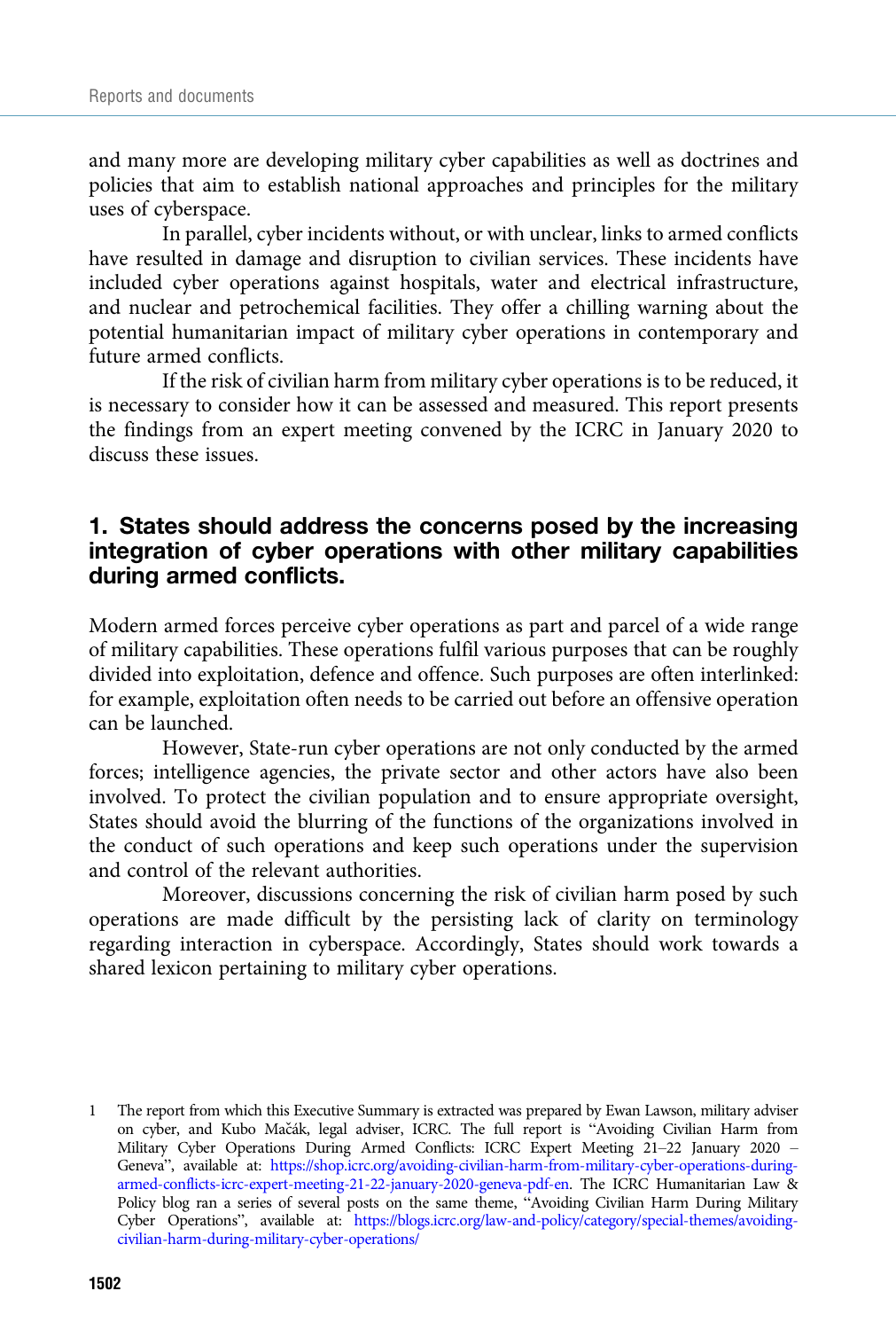# 2. Existing processes must be adapted to the cyber context to ensure compliance with international humanitarian law (IHL).

**IRRC** 

Compared to kinetic operations, understanding the possible collateral effects of military cyber operations and the risk to civilians can be challenging because of the interconnected and dynamic nature of target systems and networks, as well as the armed forces' relative inexperience in conducting such operations.

Some States have made the basic procedures for targeting publicly available. However, the details on how these are conducted in practice tend not to be released, which is particularly the case with military cyber capabilities.

Accordingly, States should use the existing processes developed for the purposes of kinetic operations as a general frame of reference and adapt them to account for the challenges posed by cyber operations. It is essential that procedures governing such operations be IHL compliant and, to the extent possible, transparently so.

# 3. States must put in place measures to mitigate the risk of civilian harm posed by the use of military cyber capabilities (also referred to as 'active precautions').

IHL mandates that in the conduct of military operations, all feasible precautions must be taken to avoid or at least minimize incidental civilian harm. In particular, cyber operators need to understand the extent to which target networks and systems are interconnected, the risk of malware spreading in unintended ways, and the risk of indirect effects.

States should have mitigation strategies in place for all military cyber capabilities they consider developing. Specifically, a variety of technical measures can be considered, such as 'system-fencing' (preventing malware from executing itself unless there is a precise match with the target system), 'geo-fencing' (limiting malware to only operate in a specific IP range), or 'kill switches' (disabling malware after a given time or when remotely activated).

However, not all military cyber operations involve the deployment of malware. In operations that consist of taking direct control of the target system, mitigation is rather a matter of establishing appropriate decision-making processes. At every stage, States should involve expertise from a wide range of sources and ensure that this is put into straightforward language for the relevant decision makers.

### 4. States must put in place measures to protect the civilian population against the dangers resulting from military cyber operations (also referred to as 'passive precautions').

Parties to conflicts that may be the object of cyber operations have a responsibility to minimize the risk of civilian harm posed by such operations. Some of these measures may have to be implemented already in peacetime.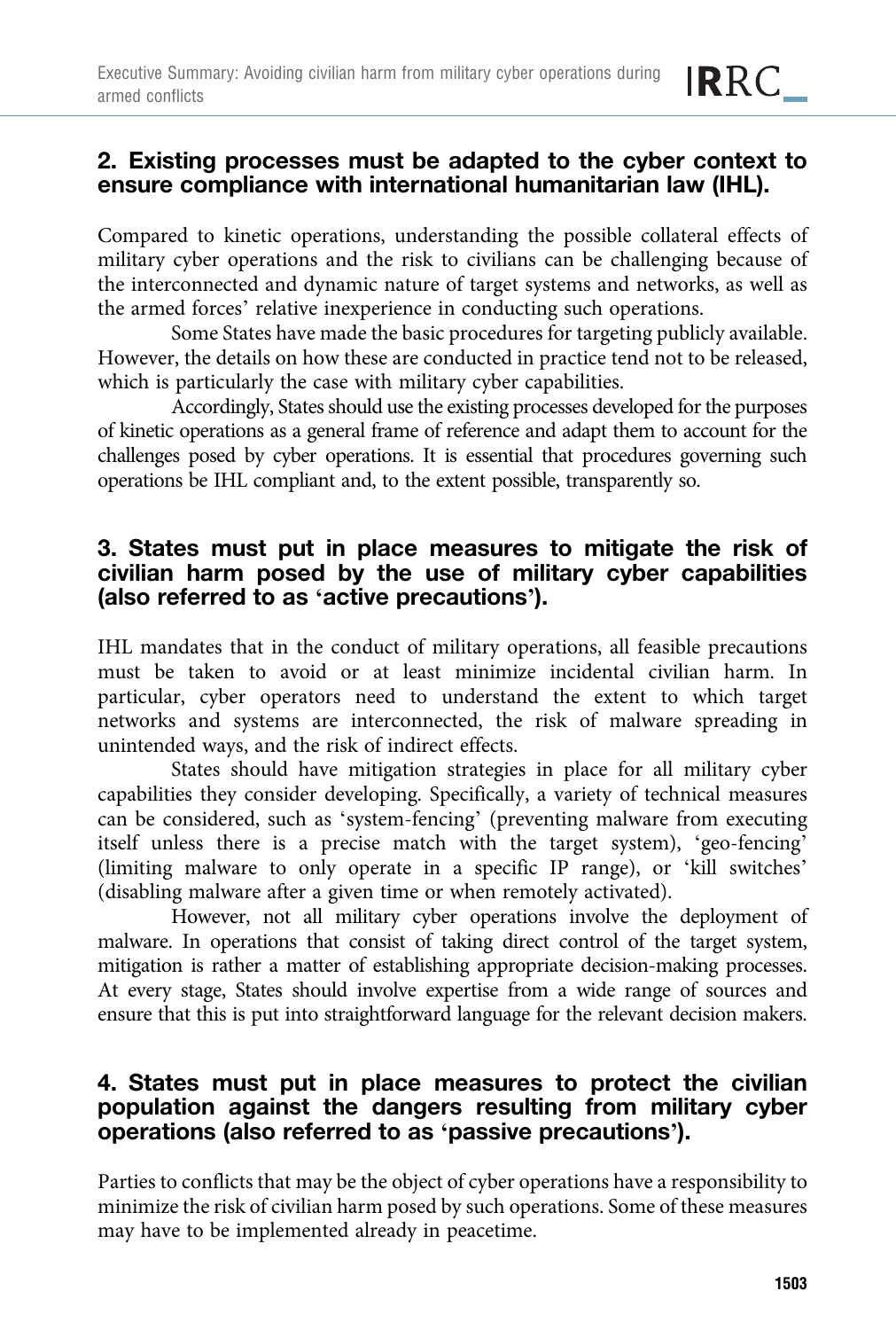In particular, States should build strong cyber resilience cultures across their societies and ensure that their critical infrastructure is protected to the best possible standard. States should also have a sufficient understanding of the critical dependencies in their networks in order to be able to restore their functionality in the event of a destructive or disruptive attack.

Moreover, armed forces tend to create distinct, dedicated military networks, to facilitate their defence. This may also limit the spread of harmful effects onto civilian networks when such a military network is attacked. Designing civilian systems such that they are not reliant on systems that may qualify as military objectives likewise reduces the risk of civilian harm.

#### 5. States should address the risk of civilian harm posed by so-called information operations and grey-zone operations.

There is a growing trend of using digital technologies to engage in operations that spread disinformation, undermine social cohesion, or even incite violence (sometimes referred to as 'information operations').

The related notion of 'grey-zone operations' describes competition between States that appears to fall between the standard categories of peace and war. States sometimes argue that such operations offer means that are less lethal and less escalatory than traditional military operations. However, these operations may also lead to unexpected escalation and thus considerable civilian harm, depending on how they are perceived by the adversary.

Accordingly, States and other stakeholders should work towards a better understanding of the risks posed by information and grey-zone operations. In addition, States should ensure that all organizations involved in the conduct of military cyber operations (including, but not limited to the armed forces and intelligence agencies) are acquainted with the scope of application and requirements of IHL.

#### 6. States and other stakeholders should continue to develop their understanding of the risk of civilian harm posed by new technologies and work towards mitigating those risks.

In the future, advances in artificial intelligence (AI) will likely be integrated into military cyber capabilities, leading to a degree of operational autonomy and thus to new risks of civilian harm. In addition, the growth of the Internet of Things (IoT) will expand the attack surface and the range of vulnerabilities available to be exploited by malicious actors. Finally, quantum computing will boost available computational power by orders of magnitude, resulting in unprecedented growth in the volume and speed of data processed by computers.

Accordingly, States should ensure that in the deployment of autonomous cyber systems, commanders or operators always retain a level of human control